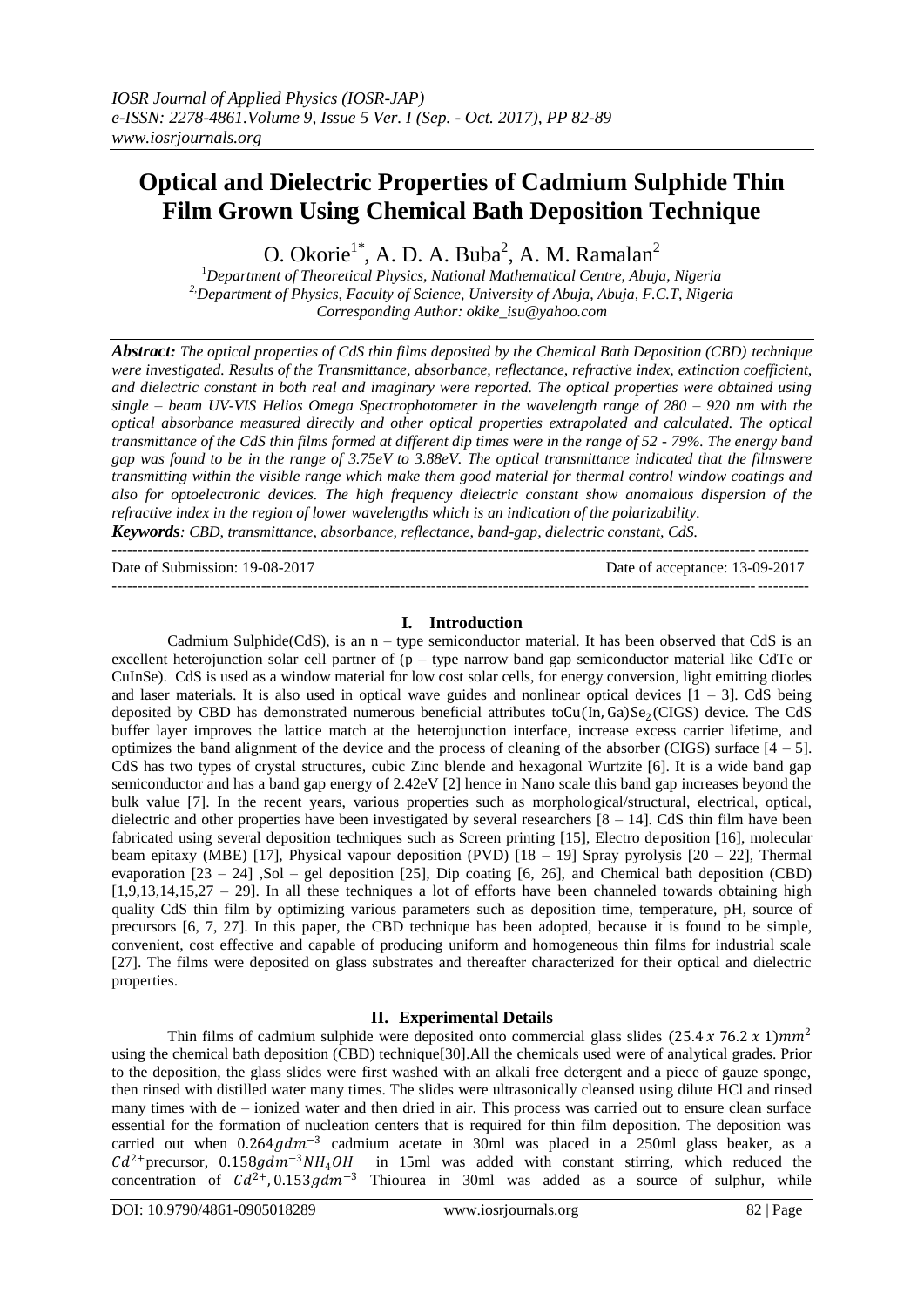$1.542gdm^{-3}$ Ammonium Acetate in 20ml was added to the mixture as a complexing agent this brought the volume of the resulting solution to 95ml. The PH of the mixture was maintained at 11.18. Keeping the alkalinity of the bath constant. Clean glass slides were inserted into the bath vertically with plastic rubber clips attached to a cover. The bath temperature was maintained at 90ºC using 78HW – 1 constant magnetic stirrer.

The deposition was allowed to take place at time intervals of 20, 30, 40, 50 and 60 minutes respectively after which the slides were withdrawn from the bath simultaneously and rinsed with de – ionized water and first dried in air and then annealed in an oven at a temperature of 400ºC for 60minutes. The samples were characterized for optical properties using spectrophotometer (UV-VIS Helios Omega) by measuring the absorption within the wavelength range of 280nm – 920nm. The transmittance and other optical parameters were calculated.

## **3.1 Growth Mechanism**

# **III. Theoretical Considerations**

The chemical process for the formation of the CdS can be described through this simple reaction; The deposition of CdS thin films occur when the ionic products of  $Cd^{2+}$  and  $S^{2-}$  exceeds the solubility product of CdS  $(K_{sp} = 1.4 \times 10^{-27})$ . At this point CdS precipitate is obtained either in the bulk of the solution with the formation of colloids or at the surface of the substrate immersed in the solution leading to the formation of the layer. The chemical reaction leading to the layer formation may be represented as follows [31]; A). decomposition of the tetramine complex ion;

$$
[Cd(NH_3)_4]^{2+} \leq Cd^{2+} + 4NH_3 \tag{1}
$$

The instability constant of  $[Cd(NH_3)_4]^{2+}$  is given as  $K_i = 7.56 \times 10^{-8}$ B) Hydrolysis of thiourea in alkaline solution with  $S^{2-}$  ions generation:

 $(NH_2)_2CS + 2OH^- \rightarrow CH_2N_2 + 2H_2O + S^{2-}$  (2)

This reaction consumes hydroxide ions tending to decrease the starting pH value of the reaction mixture. C) The CdS synthesis:

$$
Cd^{2+} + S^{2-} \to CdS \tag{3}
$$

#### **3.2. Optical**

The transmittance (T) can be calculated from the relationship [32, 33]  $T = \frac{1}{10}$ 

 $10^A$ Where A is the absorbance.

From(4) above

$$
A = \log_{10} T \tag{5}
$$

(4)

The absorption coefficient  $(\alpha)$  can be calculated from the observed absorbance data using Beer Lamberts law

| $\alpha = 2.303 \left( \frac{A}{d} \right)$                          | (6) |
|----------------------------------------------------------------------|-----|
| Where d is the thickness of the film.                                |     |
| The reflectance $(R)$ , is calculated from the relation [15, 32, 33] |     |

| .<br>$A + R + T = 1$ |     |
|----------------------|-----|
| Or $R = 1 - (A + T)$ | (8) |

For semiconductors, where  $(K^2 \ll n^2)$ , then the relationship between R and n [33, 34] is given by;  $R = \frac{(n+1)^2}{(n+1)^2}$  $(n-1)^2$ (9)

Where R is the reflectance, and n is the refractive index.

From (9) above, it is found that the refractive index n is given as;

$$
n = \frac{1 + \sqrt{R}}{1 - \sqrt{R}}
$$
(10)

Also the relationship between the extinction coefficient K and the absorption coefficient  $\alpha$  [34] is given as;

$$
k = \frac{a\lambda}{4\pi} \tag{11}
$$

#### **3.3Dielectric Constants**

The high frequency dielectric  $(\varepsilon_{\infty})$  constant of the material can be determined using the relation [35]

$$
n^2 = \varepsilon_{\infty} - \frac{1}{4\pi^2 \varepsilon_0} \left(\frac{e^2}{c^2}\right) \left(\frac{N_{opt}}{M^*}\right) \lambda^2
$$
 (12)

Where n is the refractive index, e is the electronic charge, c is the speed of light waves,  $N_{opt}$  is the number of carrier concentration,  $M^*$  is the effective mass of the charge carrier and  $\varepsilon_0$  is the electric permittivity of the free space or air. Consequently plotting a graph of  $n^2$  on y axis and square of the incident wavelength on the abscissa leads to obtain a straight line on extrapolation of this line will intercept the y – axis at  $\lambda^2 = 0$ in a certain value. This value gives the high frequency dielectric constant $\varepsilon_{\infty}$ . While the ratio  $\left(\frac{N_{opt}}{M_*}\right)$  $\frac{V_{opt}}{M^*}$  can be calculated from the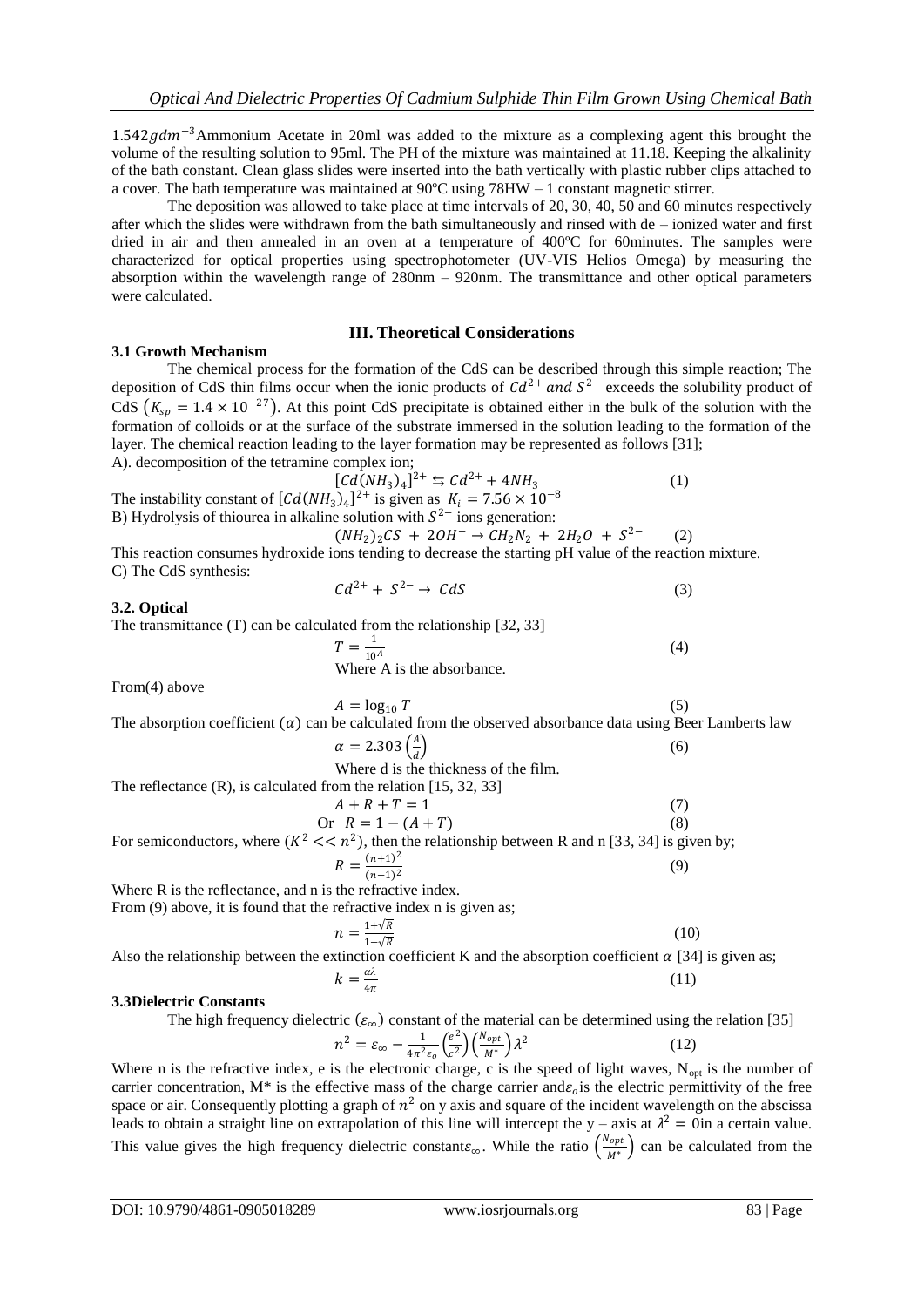slope of the straight line. Another important dielectric property is the complex dielectric constant  $(\varepsilon^*)$  which is related to the real and imaginary dielectric constant as [34]

$$
\varepsilon^* = \varepsilon_1 + i\varepsilon_2 \tag{13}
$$

Where  $\varepsilon_1$  is the real dielectric constant and  $i\varepsilon_2$  is the imaginary dielectric constant. The real and imaginary parts of the dielectric constants are related to the refractive index n, and extinction coefficient k, by the following equations [34]

$$
\varepsilon_1 = n^2 - k^2 \tag{14a}
$$

And <sup>2</sup> = 2 (14b) 

#### **IV. Results And Discussion**

 $4.5$ 

## **4.1 Optical Properties**

*Determination of the optical band gap of the CdS thin films*

The values of the energy gap,  $(E_g)$  were extrapolated from the plot of  $(\alpha h\nu)^2$  versus  $h\nu$  (Figure 1).  $\alpha$ , h and  $\nu$ ,

are absorption coefficient, Planck constant, and frequency, respectively. As can be seen  $(ahv)^2$  varies linearly with  $h\nu$  beyond the energy gap which shows a direct transition [12, 36]. Accordingly, the energy gap is obtained by extrapolating the straight portion of the curve to zero absorption coefficients. CdS thin films grown here have the energy gap in the range of 3.75 to 3.89 eV. These values are somewhat larger than the typical value of the bulk CdS. The variation may be due to the quantum size effect as expected from the nanocrystalline nature of the CdS thin films and also from the loss of stoichiometry [4, 28, 36, 37].

The transmittance as a function of wavelength is shown in figure (2). We have found that the films have high transmission at the VIS/NIR region of the spectra of about 55 – 79% and this makes it a good window layer material for solar cell [38]. The optical transmittance at longer wavelength region decreased more as the thickness is increasing. This may cause weak absorption when used as a buffer layer on CIGS solar cell [39, 40].



wavelength of CdS Thin films at different Deposition time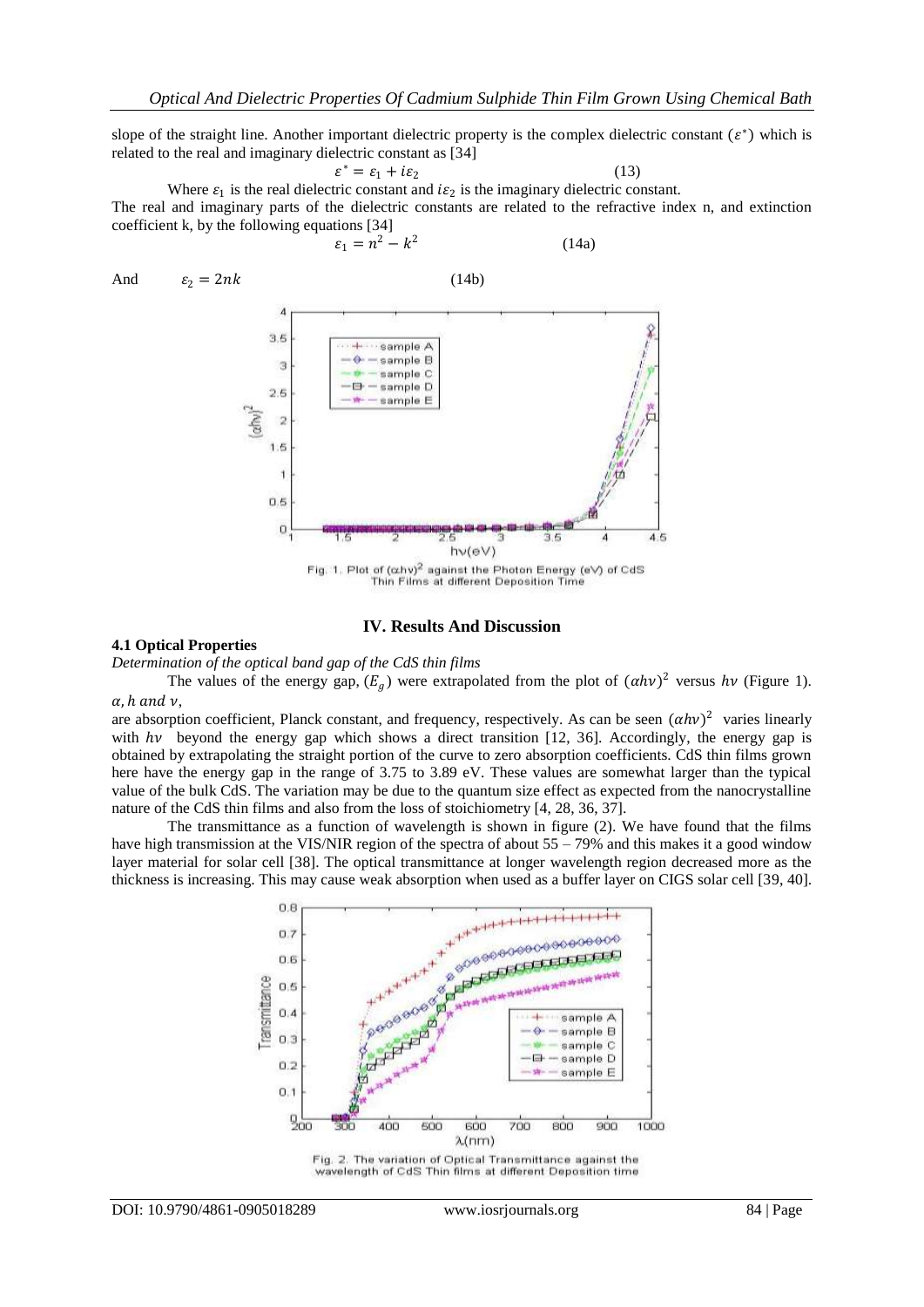Fig.3 show the variation of Optical absorbance against the wavelength, the absorption spectra of all the samples indicates that at the UV region of the spectra, the absorption is high whereas near infrared domain is very low, which is a good property that makes the film suitable for optoelectronic devices such as window layer on solar cells [41, 42].



wavelength of CdS Thin films at different Deposition time

The reflectance spectra of all the samples is as shown in figure 4, the films exhibited low reflectance range of 10 - 20% throughout the VIS/NIR domain which is also a good property for window layer solar cells [43, 44]. Also this property of low reflectance throughout the visible range of the spectrum can be useful in antireflection coating [45].

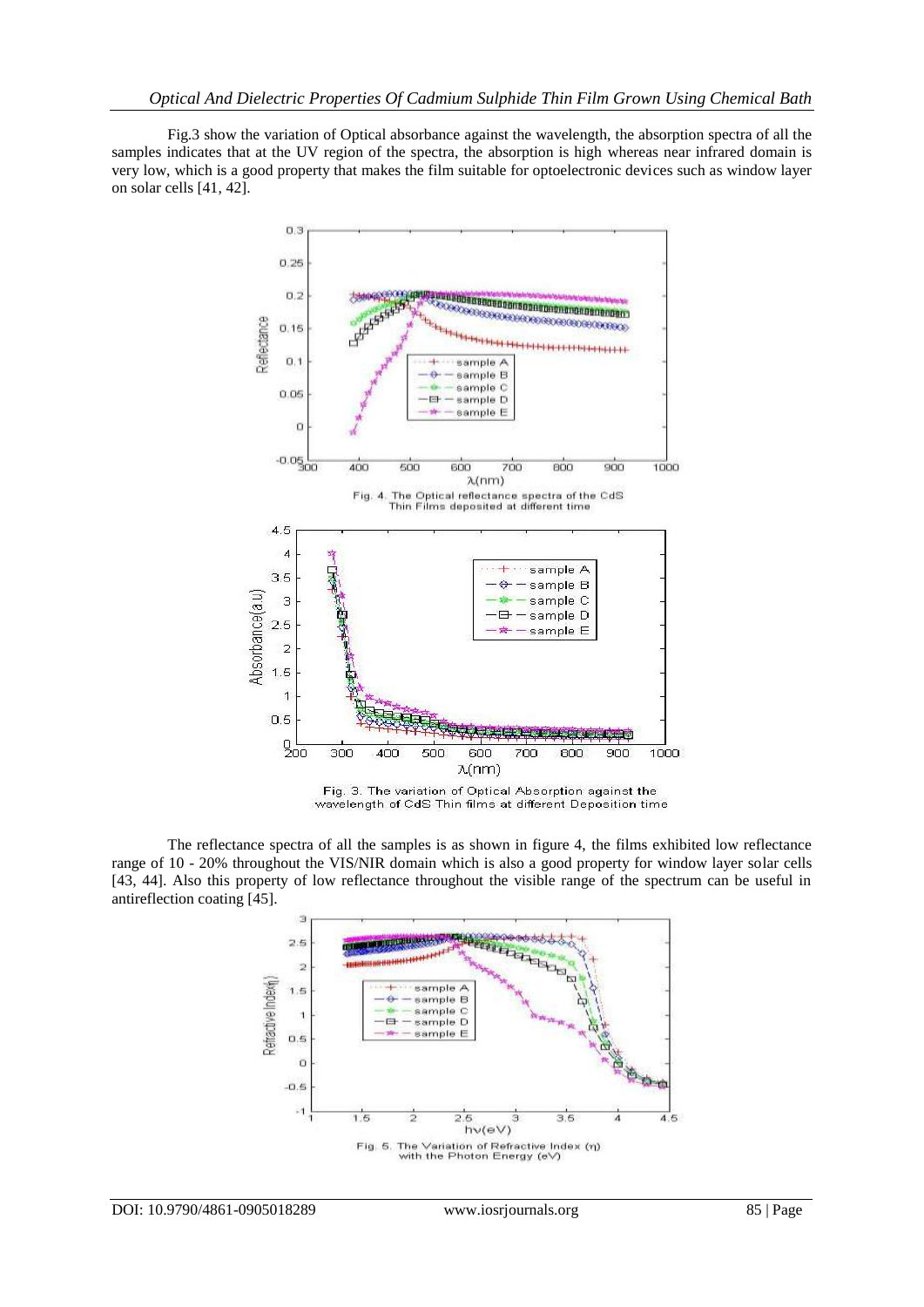Refractive index, n is a distinctive and an essential property for any optical material. It plays an important role in selecting the materials used for fabricating optical devices or in the optical applications. Consequently, the study of the refractive index behavior is very important, especially many optical phenomena are dependent upon its value. Refractive index, n is closely related to both the electronic polarization of ions and the local field inside the optical materials [24, 31, 43]. Figure 5 shows the variation of the refractive index with the photon energy, which indicate that some interactions take place between photon and electrons in the thin film. It is clearly evident thata peak appeared in the refractive index, which shifts to the higher energies and this shift confirms the increase in the optical band gap. This result is in agreement with the findings of Kariper et al [46].



Fig. 6. Variation of extinction coefficient with wavelength

The Extinction coefficient or the absorption index k, has an important role in the determination of several optical measurements, especially those related to the absorption of light waves in the medium and the dielectric constants. Where, k value measures the fraction of light lost due to the scattering and absorption per unit distance of the penetration medium [24]. As shown in figure 6, the wavelength range of  $280 - 340$ nm show that the extinction coefficient was high and gradually decreases as the wavelength increases towards the VIS range of the spectrum. The lower values of extinction coefficient at the visible region is an indication that less light was lost by scattering which shows that the material is good for optical devices.

## **4.2 Dielectric Constants**



Fig. 7a. Variation of  $\eta^2$  versus  $\lambda^2$  to determine<br>the high frequency dielectric constant

The dielectric constant of a material is determined by electronic, ionic, dipolar and space charge polarization. The high frequency dielectric constant of the materials is a very important parameter for calculating the physical or electronic properties of materials [24, 46]. Figure 7ashows the nature of the dispersion of the refractive index of the CdS thin film as a function of the square values of the incident wavelength. As it was observed, the dependence of  $n^2$  upon  $\lambda^2$  is almost linear at the longest wavelength region which leads to obtain a straight line. Upon extrapolation to the  $n^2 \text{ at } \lambda^2 = 0$ , the values of the high frequency

DOI: 10.9790/4861-0905018289 www.iosrjournals.org 86 | Page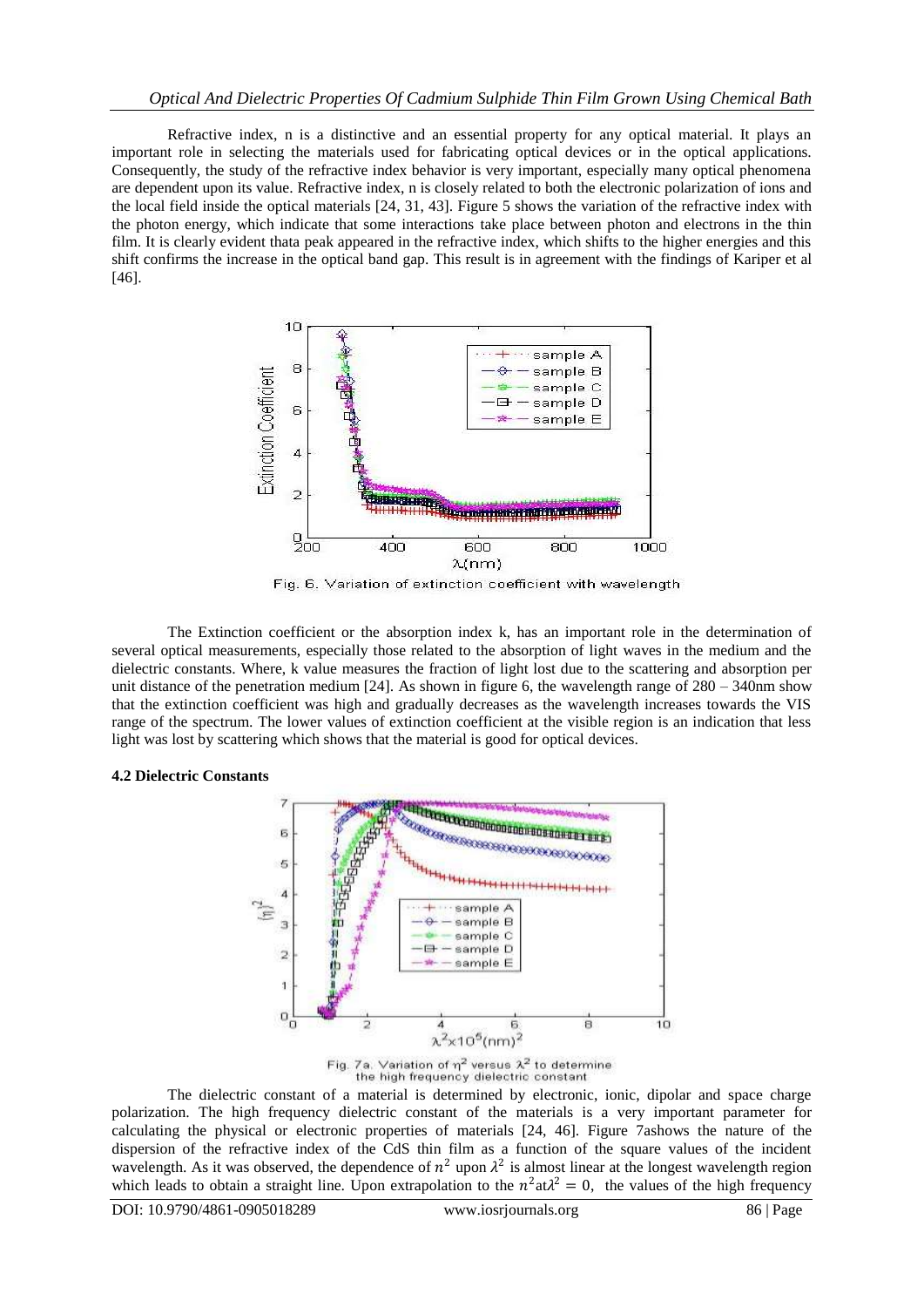dielectric constant,  $(\varepsilon_{\infty})$  was estimated as shown in figure 7b which was plotted against the deposition time. Figure 7a shows anomalous dispersion of the refractive index in the region of lower wavelengths and, it rapidly decreased as the wavelength of the incident light increased which is an indication of high absorption in the UV region of the spectrum [24].,



The real part of the dielectric constant,  $\varepsilon_1$  is related to the dispersion of the electromagnetic waves that travels within the material and it is also responsible for slowing down of the propagation speed of the electromagnetic waves through the material. It showed the electronic polarization and the local field within the material. On the other hand, the imaginary part,  $\varepsilon_2$  is responsible for the energy absorption from electric field due to dipole motion, so it provides a measure of the disruptive rate of the wave in the sample [24]. The real part of the dielectric decreases with the increase in the photon energy as can be seen from figure 8. Figure 9 is the imaginary part of the CdS thin films which increases with increase in photon energy.

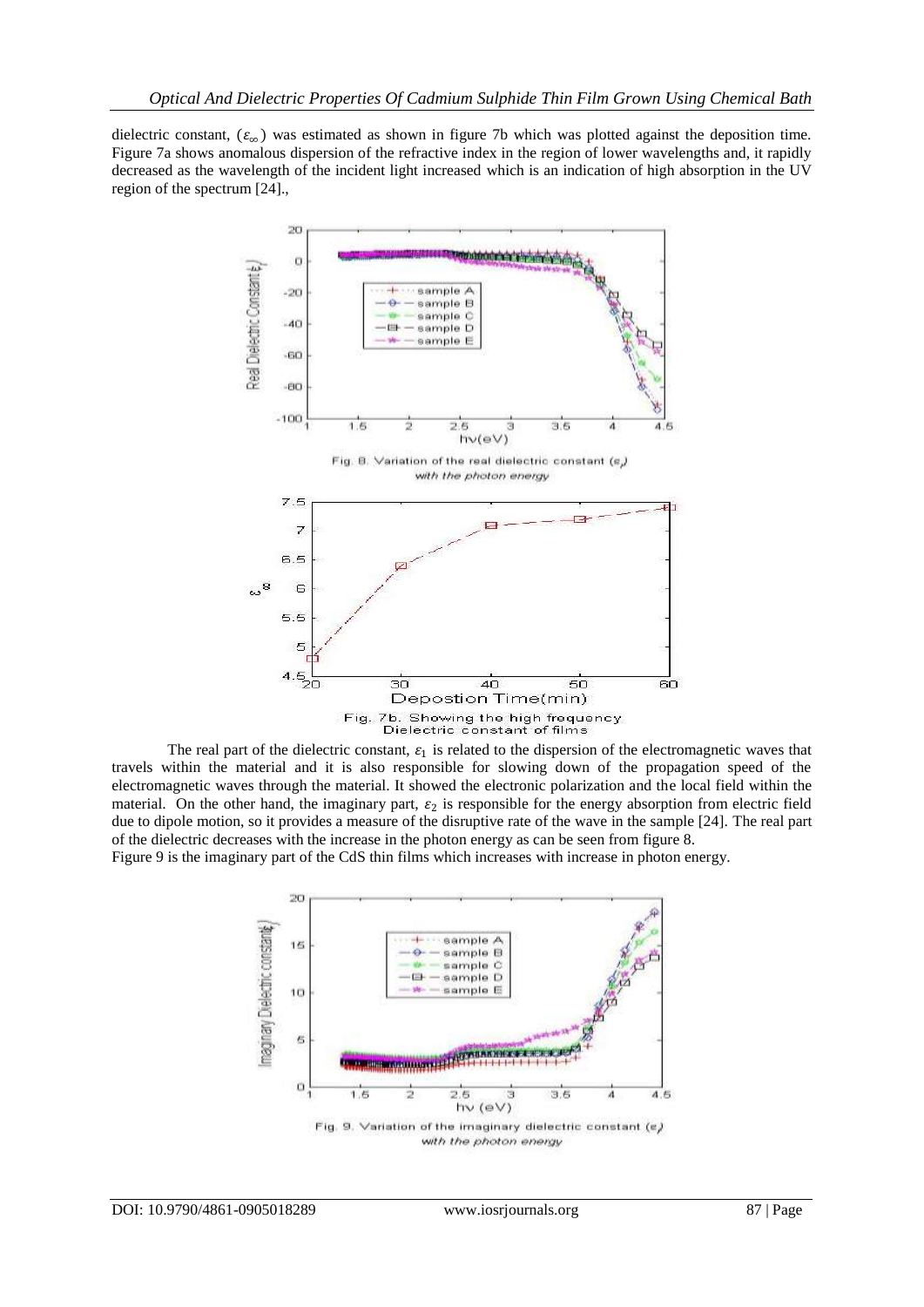#### **V. Conclusion**

CdS thin films was grown using Chemical Bath Deposition techniques and characterized. The optical properties were seen to be affected by the variation of deposition time. The optical transmittance was found to be high in the visible domain of the spectrum which is a property that makes the film good material for thermal coatings. The reflectance of the films were found to be very low in the visible region of the spectrum which is an indication that the films can be used for antireflecting purpose. The bandgap energy were in the range that is far above the bandgap of bulk CdS which could be attributed to quantum size effect. This difference in the bandgap makes the film good buffer material for solar cells. Result of the dielectric studyindicate goodpolarizability of the films.

#### **Acknowledgement**

The authors are thankful to the Department of physics University of Abuja for the support. The authors are also grateful to the Centre for Energy Research ObafemiAwolowo University Ile Ife for allowing us to use their laboratory facilities in carrying out this research.

#### **References**

- [1]. S. Sakthivel and V. Baskaran, Preparation and Structural Properties of CdS Thin Film by Chemical Bath Deposition,Nano Vision, 3(3), 2013, 99-103
- [2]. K. S. Ojha, R. L. Srivastava, Dielectric and impedance study of optimized Cadmium Sulphide Thin Film,Chalcogenide Letters,  $10(1)$ ,  $2013$ ,  $1 - 10$
- [3]. J. H. Werner, S. Kolodinski, H. J. Quesisser, Thermodynamic efficiency limits for semiconductor solar cells with carrier multiplication,Phys.Rev.lett.;72,1994, 3851 - 3854
- [4]. J.N Alexander, S.Higashiya, D. Caskey Jr. H.Efstathiadis and P.Halder, Deposition and characterization of CdS by CBD using alternative chemistry precursor,Solar Energy Materials and solar cells, 125, 2014, 47 – 53.
- [5]. Contreras MA, Romero MJ, Hasoon F, Noufi R, Ward S, Ramanathan K, Optimization of CBD process in high efficiency Cu(InGa)Se2 based solar cells,Thin Solid films. 403/404, 2002, 204 – 211
- [6]. S. G. Pandya, Influence of growth process on the properties of chemically prepared CdS thin films,Int. J. Recent Sci. Res. 7(12) 2016, 14765 – 14768
- [7]. R. Das and S. Pandey, Comparison of optical properties of bulk and nano crystalline thin films ofCdSusing different percursors,IJMS. 1(1), 2011,35 – 40.
- [8]. S. B. Aziz, M. A. Rasheed, S. R. Saeed,& O. Gh. Abdullah, Synthesis and characterization of CdS nanoparticles grown in a polymer solution using in-situ chemical reduction technique,Int. J. Electrochem. Sci., 12, 2017, 3263 – 3274, doi: 10.20964/2017.04.10
- [9]. T. N. NarayanaSwamy, H. L. Pushpalatha, R. Ganesha, Chemically deposited CdS thin film and its photoelectric performance,JCBPS; Section C, 7(1) 2017, 119-130.
- [10]. D. K. Gupta, M.Verma, K. B. Sharma, &N. S. Saxena, Synthesis, characterization of CdSe/CdS and CdSe/ZnS core shell nanoparticles, Indian Journal of Pure & Applied Physics, 55,2017,113 – 121.
- [11]. M. Abdulmakarim, I. A. Rufai,A. O. Musa, Investigation of the properties of Cadmium Sulphide Thin Films for Solar Cell Applications, Int. Jn.of Energy Engineering, 4(3), 2014, 61 – 67.
- [12]. R.Lalwani, B. Sharma, R. Das, Synthesis and Photoconductivity studies of CdS thin films prepared by Chemical Bath Deposition method, Int. J. Adv.Engr. Res. Studies/iv/ii, 2015, 278 – 279.
- [13]. A. O.Awodugba andO.Adedokun, On the physical and optical characteristics of CdS thin films deposited by chemical bath deposition technique, Pacific journal of science & technology, 12 (2), 2011, 334 – 341.
- [14]. S. Prabahar,N.Suryanarayanan, D. Kathirvel, Electrical and Photoconduction Studies on Chemical Bath Deposited Cadmium Sulphide Thin films,Chalcogenide Letters, 6(11),2009, 577 – 581
- [15]. S. A.AlKuhaimi, Influence of preparation technique on structural, optical and empirical properties of polycrystalline CdS films,Pergamon.51, 1998,349 – 355
- [16]. K. L. Choy, B. Su, Growth behavior and microelectrostatic spray assisted vapour deposition (ESAVD) process,Thin solid films,388,  $2011, 13 - 22.$
- [17]. R. Banerjee, R. Jayakrishman, P. Ayuub, Effect of the size-induced structural transformation on the band gap in CdS nanoparticles, J PhysCondens Matter. 12,2000, 10647–10654. doi: 10.1088/0953-8984/12/50/325.
- [18]. 18.K. K. [Nanda.,](http://www.sciencedirect.com/science/article/pii/S0965977399000148) S. N. Sarangi,S. N. Sahu, CdS Nanocrystalline films: Composition, surface, crystalline size,structural and optical absorption studies,Nanostructured Materials, 10(8), 1998, 1401 - 1410
- [19]. B. E. McCandless, R. W. Birkmire, Analysis of post deposition processing for CdTe/CdS thin film solar cells,Solar Energy, 31, 1992, 527 – 535.
- [20]. U. U.Iwok, J. A.Bwamba, N. O.Alu, K. K. Adama,Z. Abdullahi, A. C.Egba, et al, Influence of field assisted chemical spray pyrolysis depositiontechnique on the structural and optical properties of CdS thin films,Journal of chemistry and material research,  $1(2)$ ,  $2014$ ,  $23 - 27$ .
- [21]. M. Anbrasi, V. S. Nagarethinam, A. R.Bahu, Studies on the physical properties of CdS thin films with different S/Cd molar ratio fabricated by spray pyrolysis technique using perfume atomizer,Int. Journal of Applied Sciences and Engineering Research, 4(1), 2015, 135 – 146.
- [22]. K.Diwate, A.Pawbake, S.Rondiya, R. Kulkarni, R.Waykar, A.Jadhavar, et al, Substrate temperature dependent studies on properties of chemical spray pyrolysis deposited CdS thin films for solar cell applications,J. Semicond. 38(2), 2017DOI:10.1088/1674- 4926/38/2/023001
- [23]. A. Ashour, N. El Kadry, S. A. Mahmoud, On the electrical and optical properties of CdS films Thermally Deposited by a modified source,Thin Solid Films, 269, 1995, 117 – 120.
- [24]. A.S. Hassanien, Studies on dielectric properties, opto-electrical parameters and electronic polarizability of thermally evaporated amorphous  $Cd_{50}S_{50-x}Se_x$  thin films, Journal of Alloys and Compounds, 671, 2016, 566 – 578.
- [25]. V. M. Yogesh and V. S. Shrivastava, Synthesis and application of CdS nanocrystalline thin films,Advances in Applied Science research. 2(3) 2011, 295 – 301.